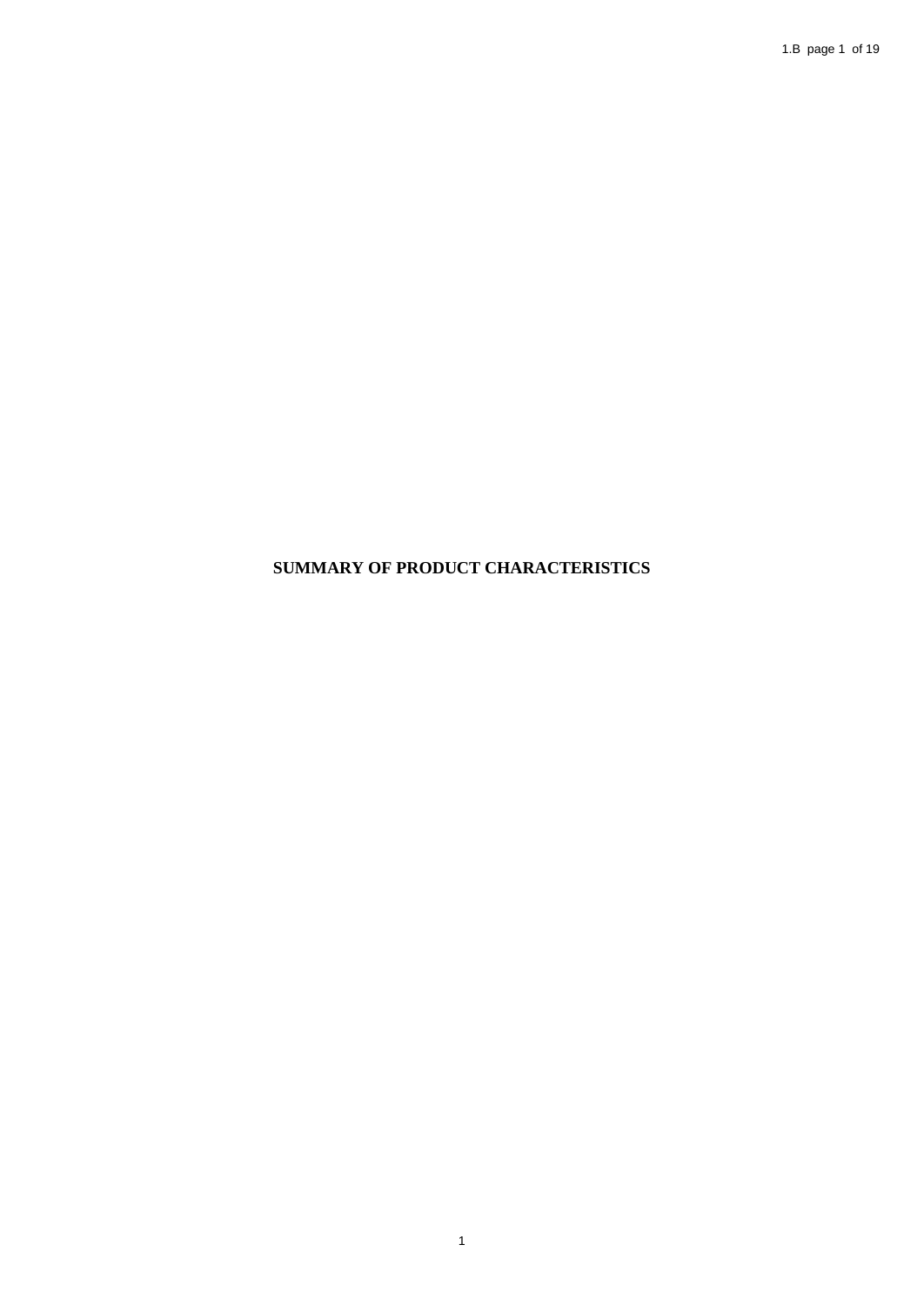# **1. NAME OF THE VETERINARY MEDICINAL PRODUCT**

Porcilis Lawsonia lyophilisate and solvent for emulsion for injection for pigs

# **2. QUALITATIVE AND QUANTITATIVE COMPOSITION**

Each dose of 2 ml reconstituted vaccine contains:

#### **Active substance (lyophilisate):**

Inactivated *Lawsonia intracellularis* strain SPAH-08  $\geq$  5360 U<sup>1</sup>

<sup>1</sup> Antigenic mass units as determined in the *in vitro* potency test (ELISA).

| <b>Adjuvant (solvent):</b> |                     |
|----------------------------|---------------------|
| Light mineral oil          | $0.268$ ml          |
| Aluminium (as hydroxide)   | $2.0 \,\mathrm{mg}$ |

**Excipients:**

For the full list of excipients, see section 6.1.

## **3. PHARMACEUTICAL FORM**

Lyophilisate and solvent for emulsion for injection.

Lyophilisate: white/nearly white pellet/powder. Solvent: homogenous white to nearly white emulsion after shaking.

## **4. CLINICAL PARTICULARS**

## **4.1 Target species**

Pigs.

# **4.2 Indications for use, specifying the target species**

For the active immunisation of pigs from 3 weeks of age to reduce diarrhoea, loss of daily weight gain, intestinal lesions, bacterial shedding and mortality caused by *Lawsonia intracellularis* infection.

Onset of immunity: 4 weeks after vaccination. Duration of immunity: 21 weeks after vaccination.

## **4.3 Contraindications**

None.

## **4.4 Special warnings for each target species**

Vaccinate healthy animals only.

## **4.5 Special precautions for use**

**Porcilis Lawsonia – product information (DCP - Day 105)** Special precautions for use in animals Not applicable.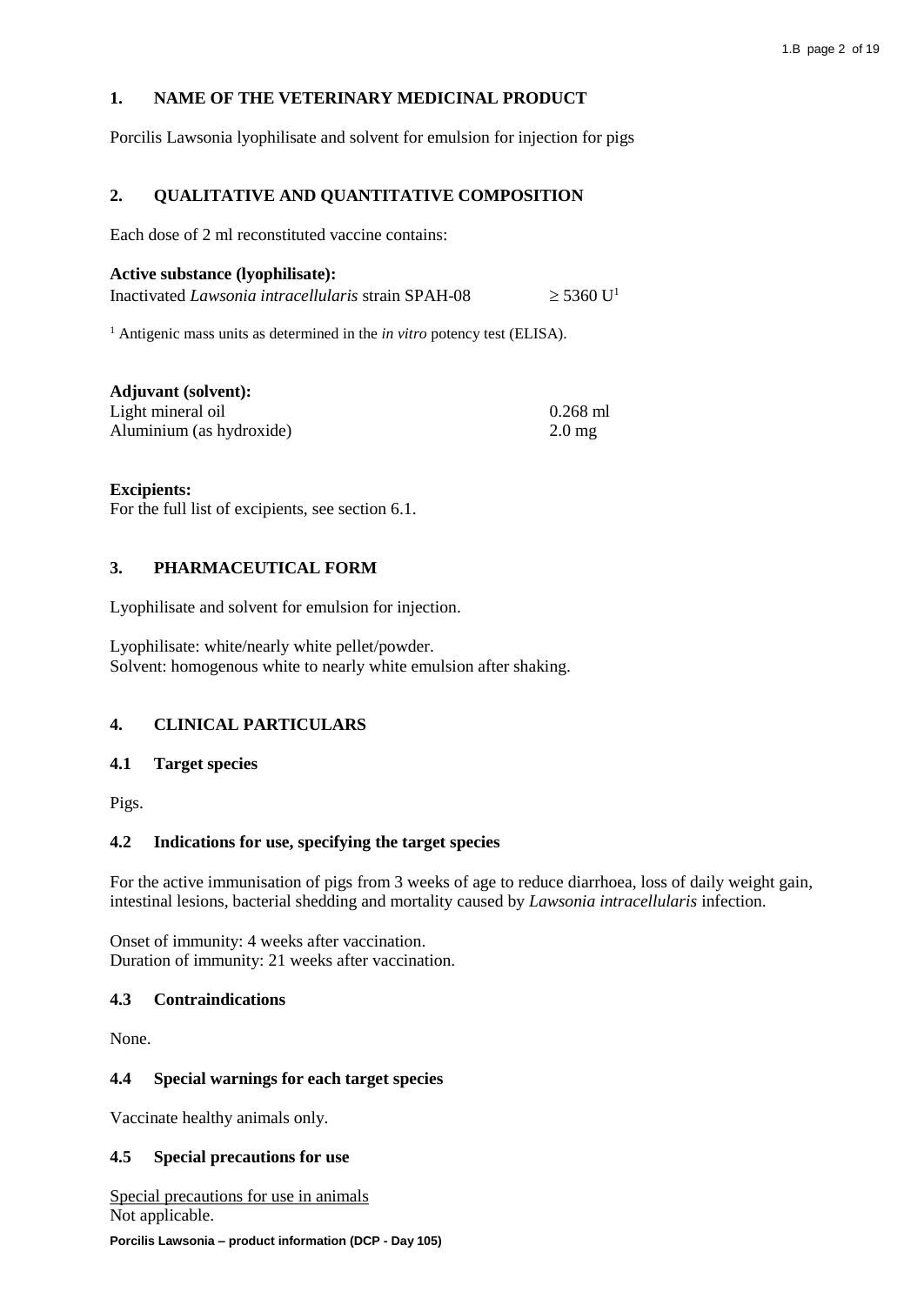# Special precautions to be taken by the person administering the veterinary medicinal product to animals

To the user:

This veterinary medicinal product contains mineral oil. Accidental injection/self-injection may result in severe pain and swelling, particularly if injected into a joint or finger, and in rare cases could result in the loss of the affected finger if prompt medical attention is not given. If you are accidentally injected with this veterinary medicinal product, seek prompt medical advice even if only a very small amount is injected and take the package leaflet with you. If pain persists for more than 12 hours after medical examination, seek medical advice again.

## To the physician**:**

This veterinary medicinal product contains mineral oil. Even if small amounts have been injected, accidental injection with this product can cause intense swelling, which may, for example, result in ischaemic necrosis and even the loss of a digit. Expert, PROMPT, surgical attention is required and may necessitate early incision and irrigation of the injected area, especially where there is involvement of finger pulp or tendon.

# **4.6 Adverse reactions (frequency and seriousness)**

## *In laboratory studies and field trials:*

An increase in body temperature very commonly occurs (mean  $\pm 1^{\circ}C$ , in individual pigs up to 2.5<sup>o</sup>C). The animals return to normal temperature within 1 day after vaccination. Local injection site reactions in the form of swelling  $(< 5$  cm diameter) may commonly occur and disappear within 23 days.

The frequency of adverse reactions is defined using the following convention:

- very common (more than 1 in 10 animals treated displaying adverse reaction(s))

- common (more than 1 but less than 10 animals in 100 animals treated)

- uncommon (more than 1 but less than 10 animals in 1,000 animals treated)

- rare (more than 1 but less than 10 animals in 10,000 animals treated)

- very rare (less than 1 animal in 10,000 animals treated, including isolated reports).

# **4.7 Use during pregnancy, lactation or lay**

The safety of the veterinary medicinal product has not been established during pregnancy or lactation.

# **4.8 Interaction with other medicinal products and other forms of interaction**

Safety and efficacy data are available in pigs from 3 weeks of age onwards which demonstrate that this vaccine can be mixed with Porcilis PCV M Hyo. The product literature of Porcilis PCV M Hyo should be consulted.

No information is available on the safety and efficacy of this vaccine when used with any other veterinary medicinal product except the products mentioned above. A decision to use this vaccine before or after any other veterinary medicinal product therefore needs to be made on a case by case basis.

## **4.9 Amounts to be administered and administration route**

Intramuscular use.

Reconstitute the lyophilisate in the solvent or in Porcilis PCV M Hyo as follows:

| Lyophilisate | Solvent or Porcilis PCV M Hyo |
|--------------|-------------------------------|
| 50 doses     | $100 \text{ ml}$              |
| $100$ doses  | $200$ ml                      |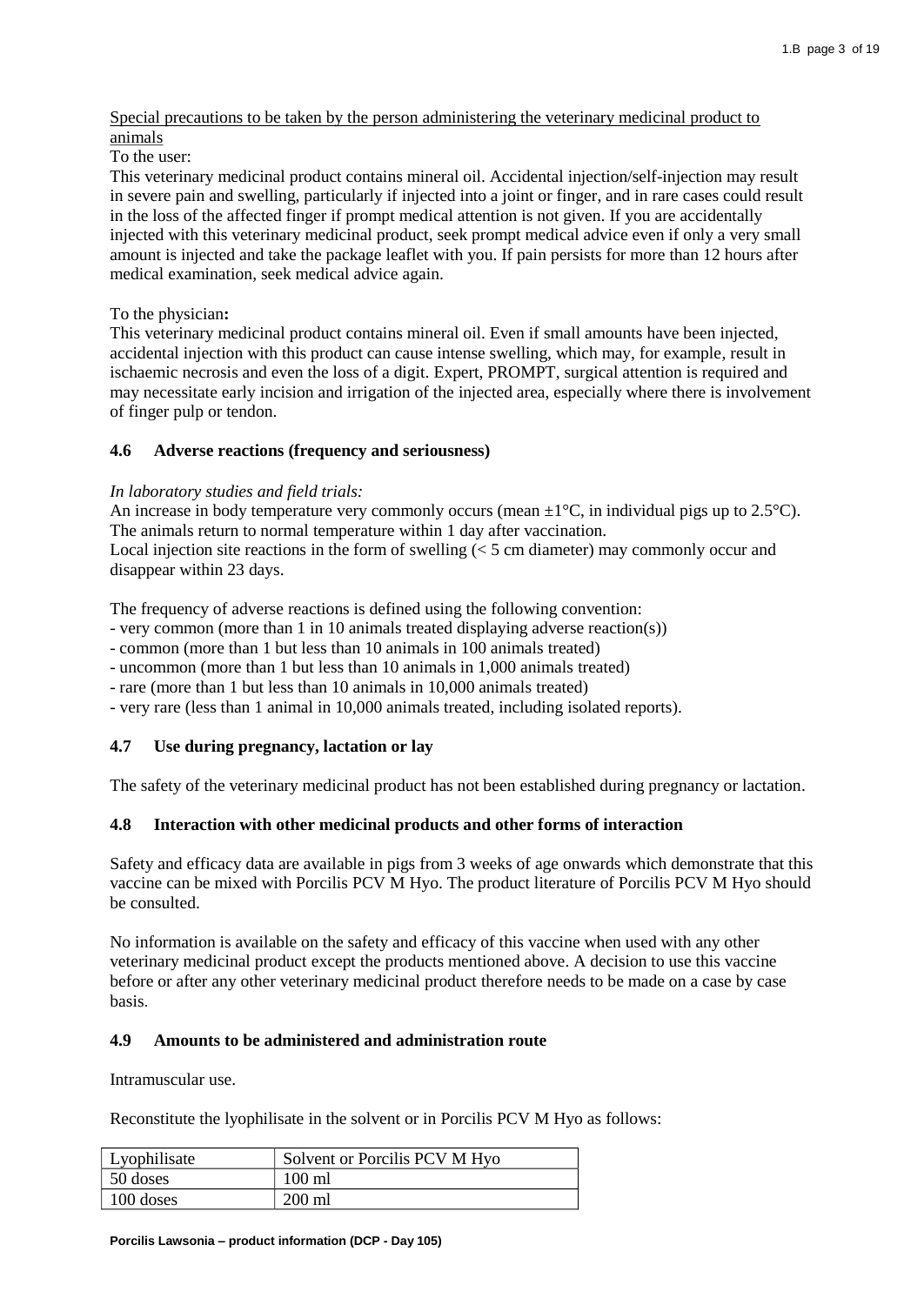For proper reconstitution and correct administration, use the following procedure:

- 1. Allow the solvent or Porcilis PCV M Hyo to reach room temperature and shake well before use.
- 2. Add 5-10 ml of the solvent or Porcilis PCV M Hyo to the lyophilisate and mix briefly.
- 3. Withdraw the reconstituted concentrate from the vial and transfer it back into the vial with the solvent or the Porcilis PCV M Hyo. Shake briefly to mix.
- 4. Use the vaccine suspension within 6 hours of reconstitution. Any vaccine remaining at the end of this time should be discarded.

Needle length and diameter should be adapted to the age of the animal. Avoid introduction of a contamination by multiple broaching.

Dosage:

A single dose of 2 ml of reconstituted vaccine in pigs starting at 3 weeks of age. Vaccinate pigs by the intramuscular route in the neck.

Visual appearance after reconstitution: homogenous white to nearly white emulsion after shaking.

#### **4.10 Overdose (symptoms, emergency procedures, antidotes), if necessary**

No adverse reactions other than those mentioned in section 4.6 were observed after the administration of a double dose of Porcilis Lawsonia reconstituted in Porcilis PCV M Hyo.

## **4.11 Withdrawal period(s)**

Zero days.

## **5. IMMUNOLOGICAL PROPERTIES**

Pharmacotherapeutic group: Inactivated bacterial vaccines (including mycoplasma, toxoid and chlamydia) Lawsonia. ATC-vet code: QI09AB18.

The product stimulates the development of active immunity against *Lawsonia intracellularis* in pigs.

# **6. PHARMACEUTICAL PARTICULARS**

## **6.1 List of excipients**

Lyophilisate: Sodium chloride Potassium Chloride Disodium phosphate dihydrate Potassium dihydrogen phosphate Water for injections

Solvent: Light mineral oil Aluminium hydroxide Sorbitan oleate Polysorbate 80 Ethyl alcohol Glycerol Sodium chloride Sodium hydroxide Water for injections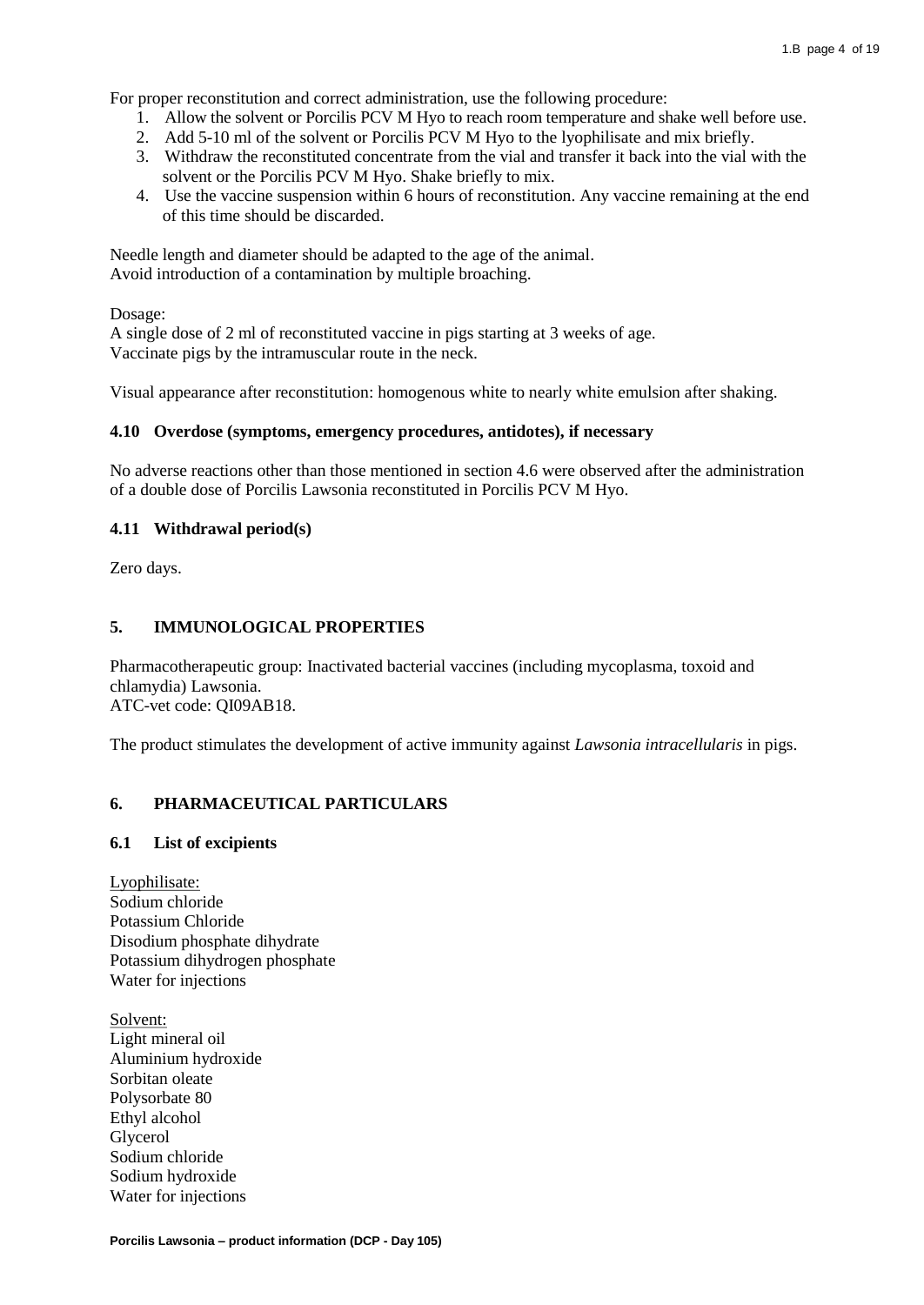# **6.2 Major incompatibilities**

Do not mix the lyophilisate with any other veterinary medicinal product, except the recommended "Solvent for Porcilis Lawsonia" or the inactivated vaccine specified in section 4.8.

## **6.3 Shelf life**

Shelf life of the lyophilisate as packaged for sale: 3 years. Shelf life of the solvent as packaged for sale: 2 years. Shelf-life after reconstitution according to directions: 6 hours.

# **6.4 Special precautions for storage**

Lyophilisate and solvent: Store in a refrigerator  $(2^{\circ}C - 8^{\circ}C)$ . Do not freeze. Protect from light.

## **6.5 Nature and composition of immediate packaging**

#### Lyophilisate:

Hydrolytic glass Type I vial closed with halogenobutyl rubber stoppers and sealed with aluminium caps.

## Solvent:

PET (polyethylene terephthalate) vials of 100 ml (50 doses) or 200 ml (100 doses), closed with nitryl rubber stoppers and sealed with aluminium caps.

Presentations:

Cardboard box with  $1 \times 50$  doses of vaccine + cardboard box with  $1 \times 100$  ml solvent Cardboard box with 10 x 50 doses of vaccine + cardboard box with 10 x 100 ml solvent

Cardboard box with  $1 \times 100$  doses of vaccine + cardboard box with  $1 \times 200$  ml solvent Cardboard box with  $10 \times 100$  doses of vaccine + cardboard box with  $10 \times 200$  ml solvent

Cardboard box with 1 x 50 doses of vaccine Cardboard box with 10 x 50 doses of vaccine

Cardboard box with 1 x 100 doses of vaccine Cardboard box with 10 x 100 doses of vaccine

Cardboard box with 1 x 100 ml solvent\* Cardboard box with 10 x 100 ml solvent\*

Cardboard box with 1 x 200 ml solvent\* Cardboard box with 10 x 200 ml solvent\*

Not all pack sizes may be marketed. \*if allowed by national regulations in the Member State.

## **6.6 Special precautions for the disposal of unused veterinary medicinal product or waste materials derived from the use of such products**

Any unused veterinary medicinal product or waste materials derived from such veterinary medicinal product should be disposed of in accordance with local requirements.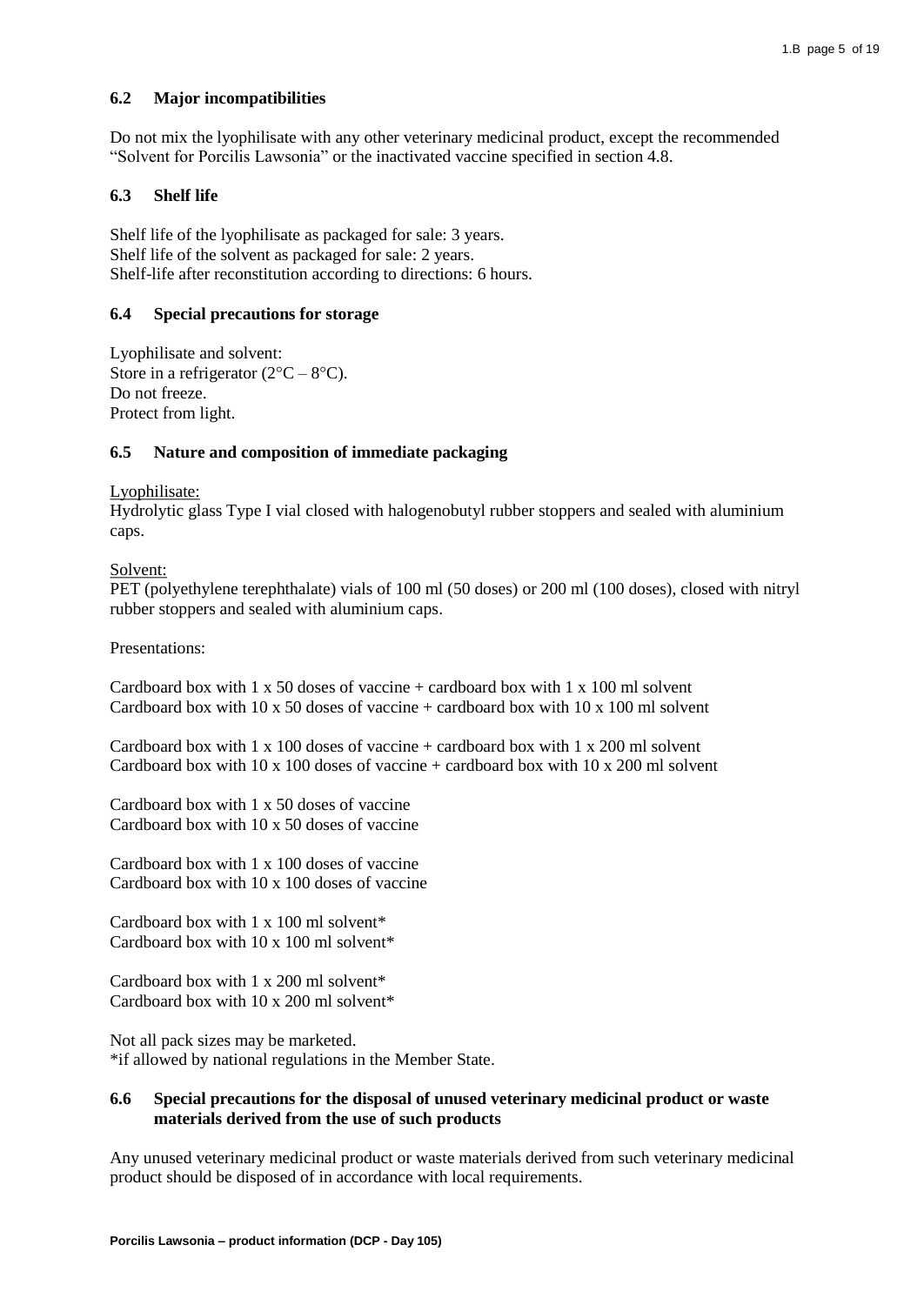# **7. MARKETING AUTHORISATION HOLDER**

Intervet International BV as represented by national companies in the Member States Wim de Körverstraat 35 5831 AN Boxmeer The NETHERLANDS

# **8. MARKETING AUTHORISATION NUMBER(S)**

## **9. DATE OF FIRST AUTHORISATION/RENEWAL OF THE AUTHORISATION**

Date of first authorisation: {DD/MM/YYYY}

## **10. DATE OF REVISION OF THE TEXT**

{MM/YYYY}

# **PROHIBITION OF SALE, SUPPLY AND/OR USE**

Not applicable.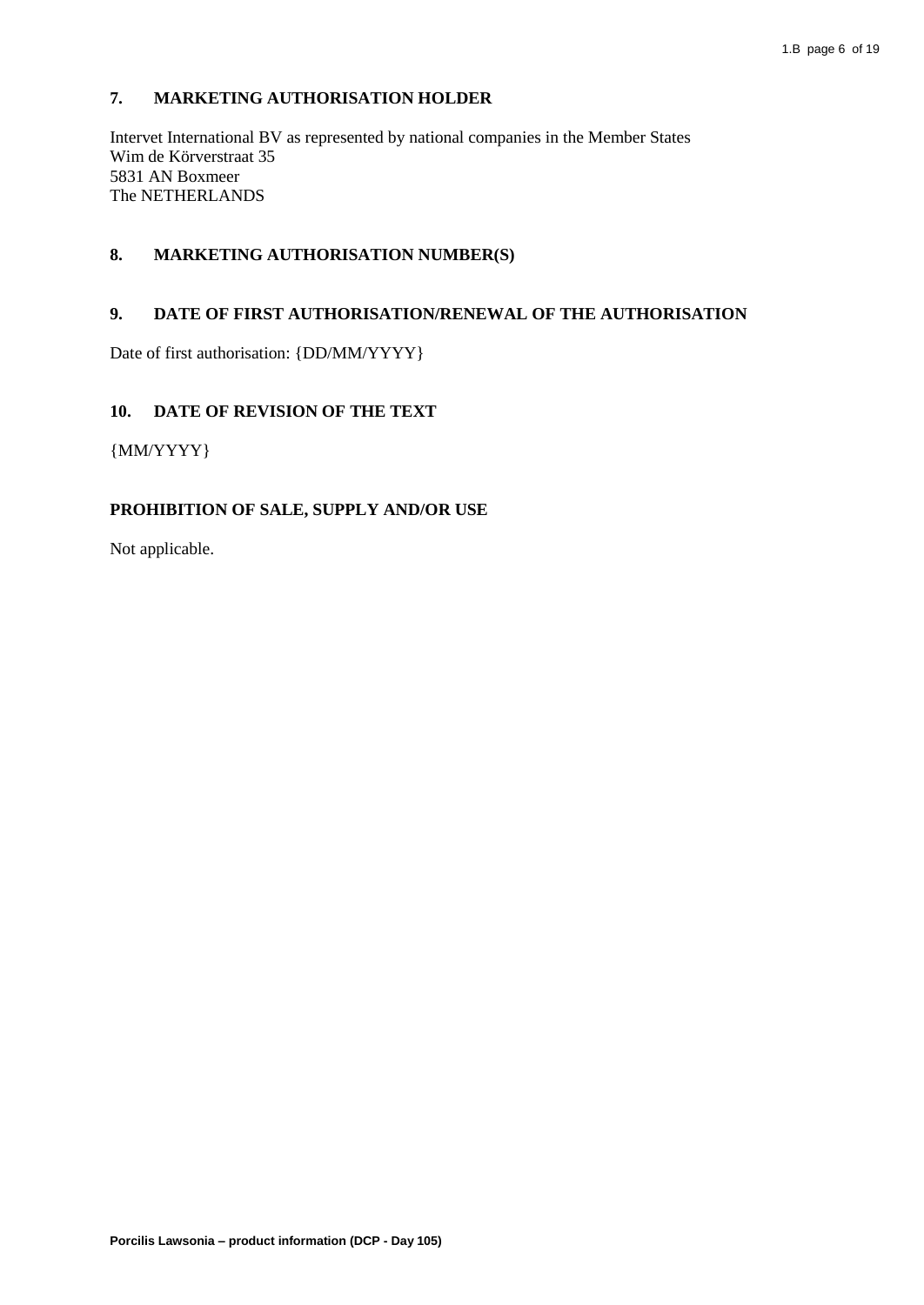# **LABELLING AND PACKAGE LEAFLET**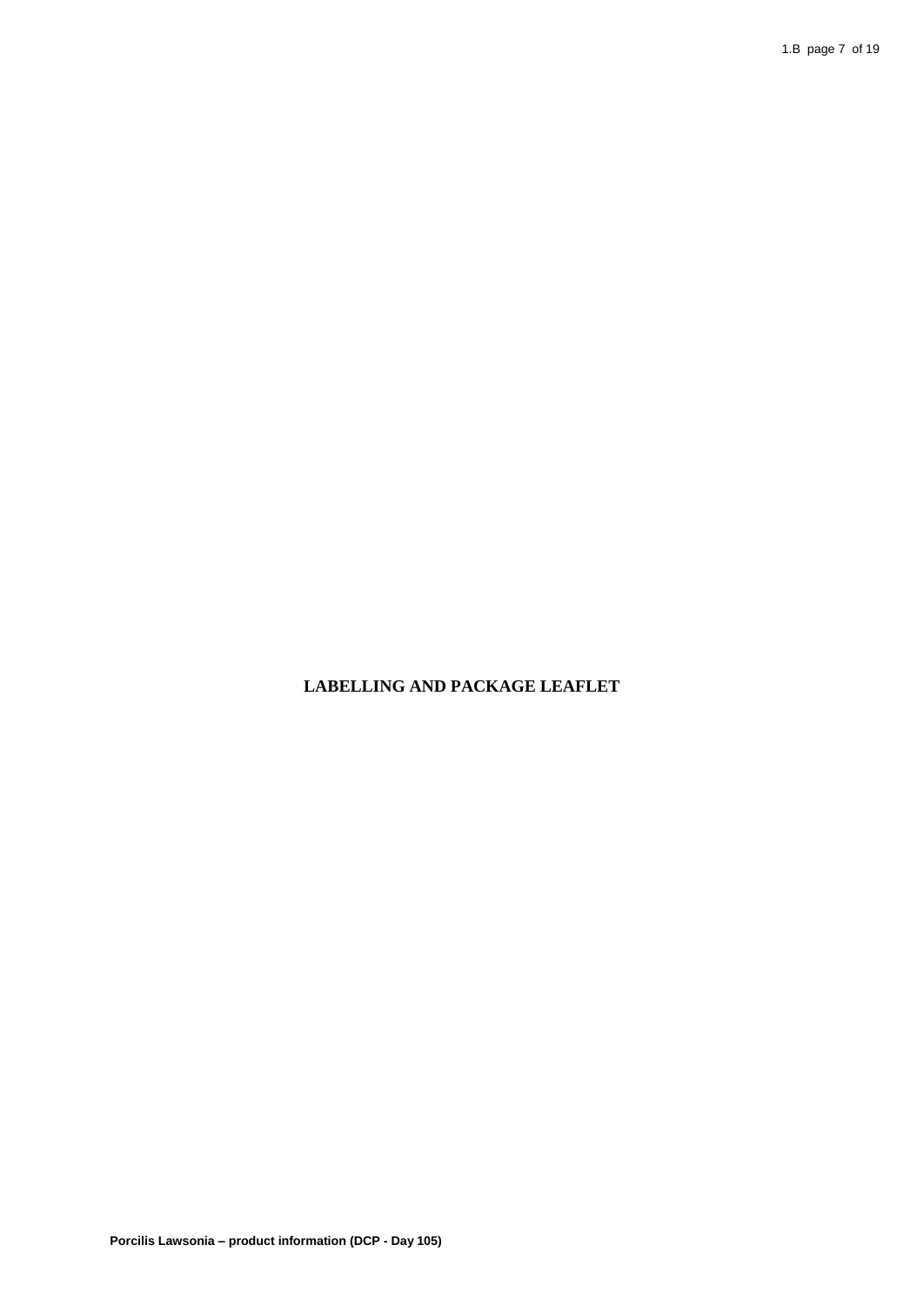# **A. LABELLING**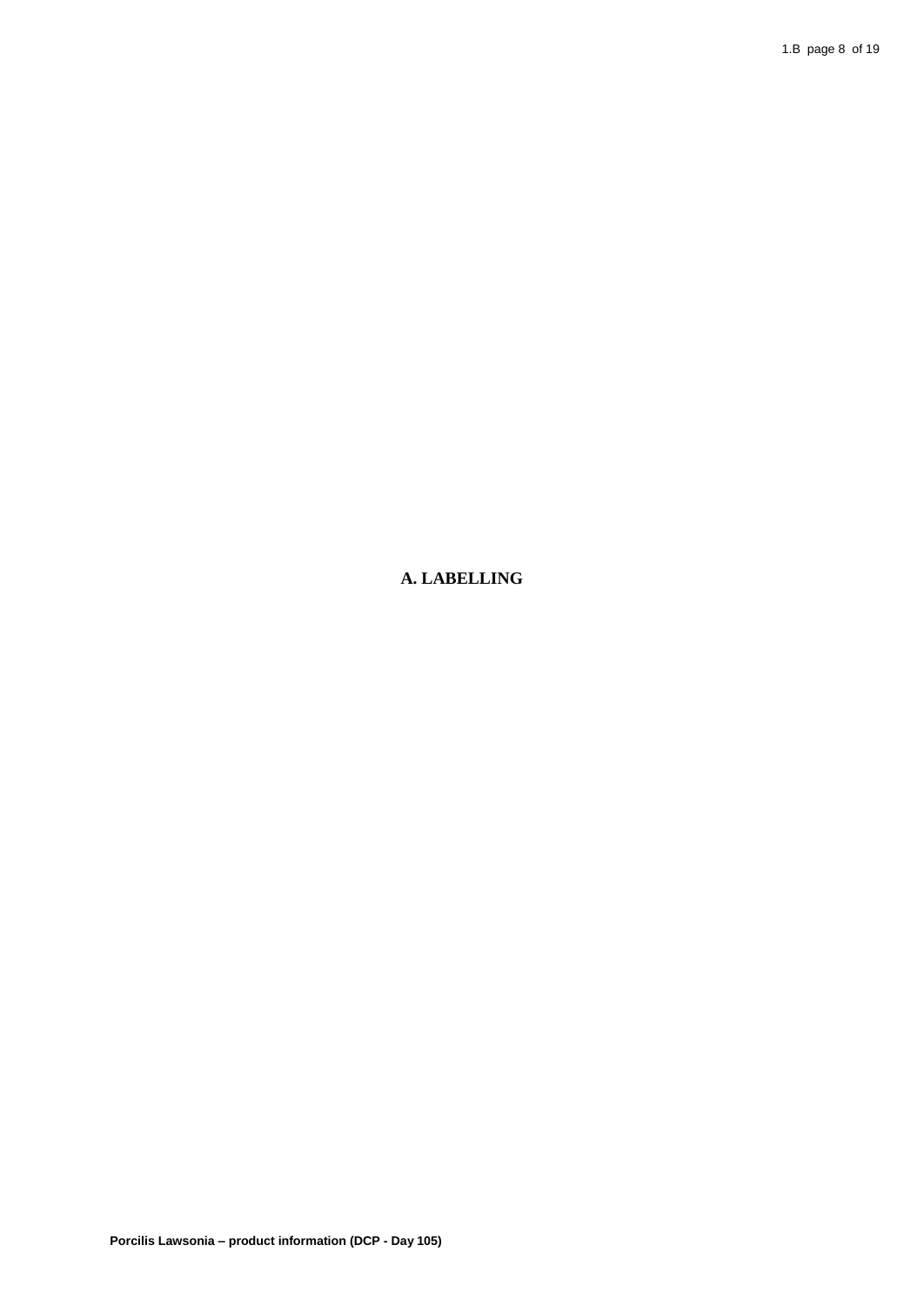# **PARTICULARS TO APPEAR ON THE OUTER PACKAGE**

# **Cardboard box with lyophilisate**

## **1. NAME OF THE VETERINARY MEDICINAL PRODUCT**

Porcilis Lawsonia

Lyophilisate for emulsion for injection for pigs

# **2. STATEMENT OF ACTIVE SUBSTANCES**

Inactivated *Lawsonia intracellularis*: 5360 U/dose

## **3. PHARMACEUTICAL FORM**

Lyophilisate for emulsion for injection

## **4. PACKAGE SIZE**

1 x 50 doses x 100 doses x 50 doses x 100 doses

## **5. TARGET SPECIES**

Pigs

# **6. INDICATION(S)**

# **7. METHOD AND ROUTE(S) OF ADMINISTRATION**

Intramuscular use. Read the package leaflet before use.

# **8. WITHDRAWAL PERIOD(S)**

Withdrawal period: Zero days.

## **9. SPECIAL WARNING(S), IF NECESSARY**

Accidental self-injection is dangerous.

#### **10. EXPIRY DATE**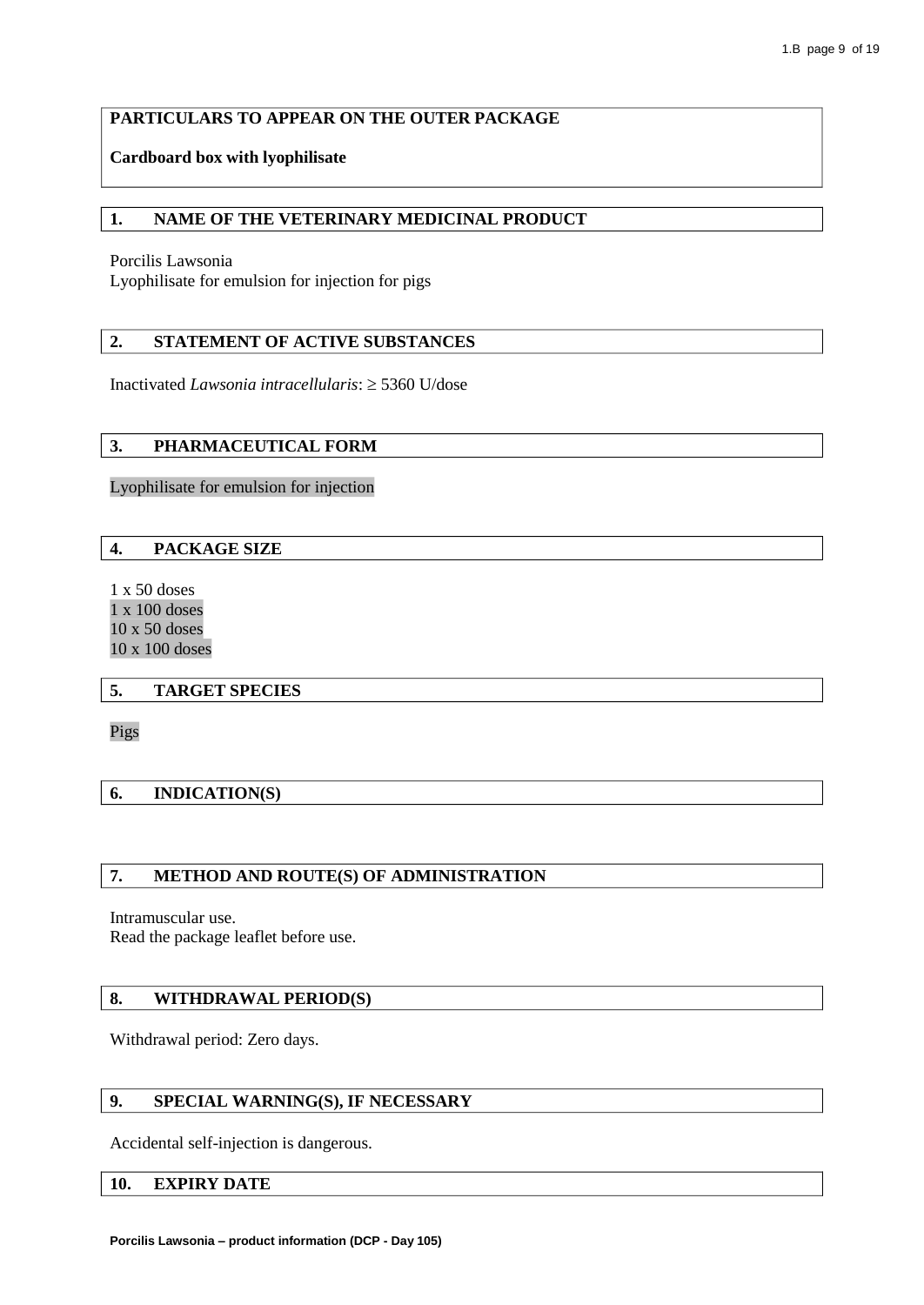EXP {month/year} Once reconstituted use within 6 hours.

# **11. SPECIAL STORAGE CONDITIONS**

Store in a refrigerator. Do not freeze. Protect from light.

# **12. SPECIFIC PRECAUTIONS FOR THE DISPOSAL OF UNUSED PRODUCTS OR WASTE MATERIALS, IF ANY**

Disposal: read package leaflet.

# **13. THE WORDS "FOR ANIMAL TREATMENT ONLY" AND CONDITIONS OR RESTRICTIONS REGARDING SUPPLY AND USE, IF APPLICABLE**

For animal treatment only. To be supplied only on veterinary prescription.

## **14. THE WORDS "KEEP OUT OF THE SIGHT AND REACH OF CHILDREN"**

Keep out of the sight and reach of children.

#### **15. NAME AND ADDRESS OF THE MARKETING AUTHORISATION HOLDER**

Intervet International BV as represented by national companies in the Member States 5831 AN Boxmeer The NETHERLANDS [*to be completed nationally*]

# **16. MARKETING AUTHORISATION NUMBER(S)**

{EU/0/00/000/000}

## **17. MANUFACTURER'S BATCH NUMBER**

Lot {number}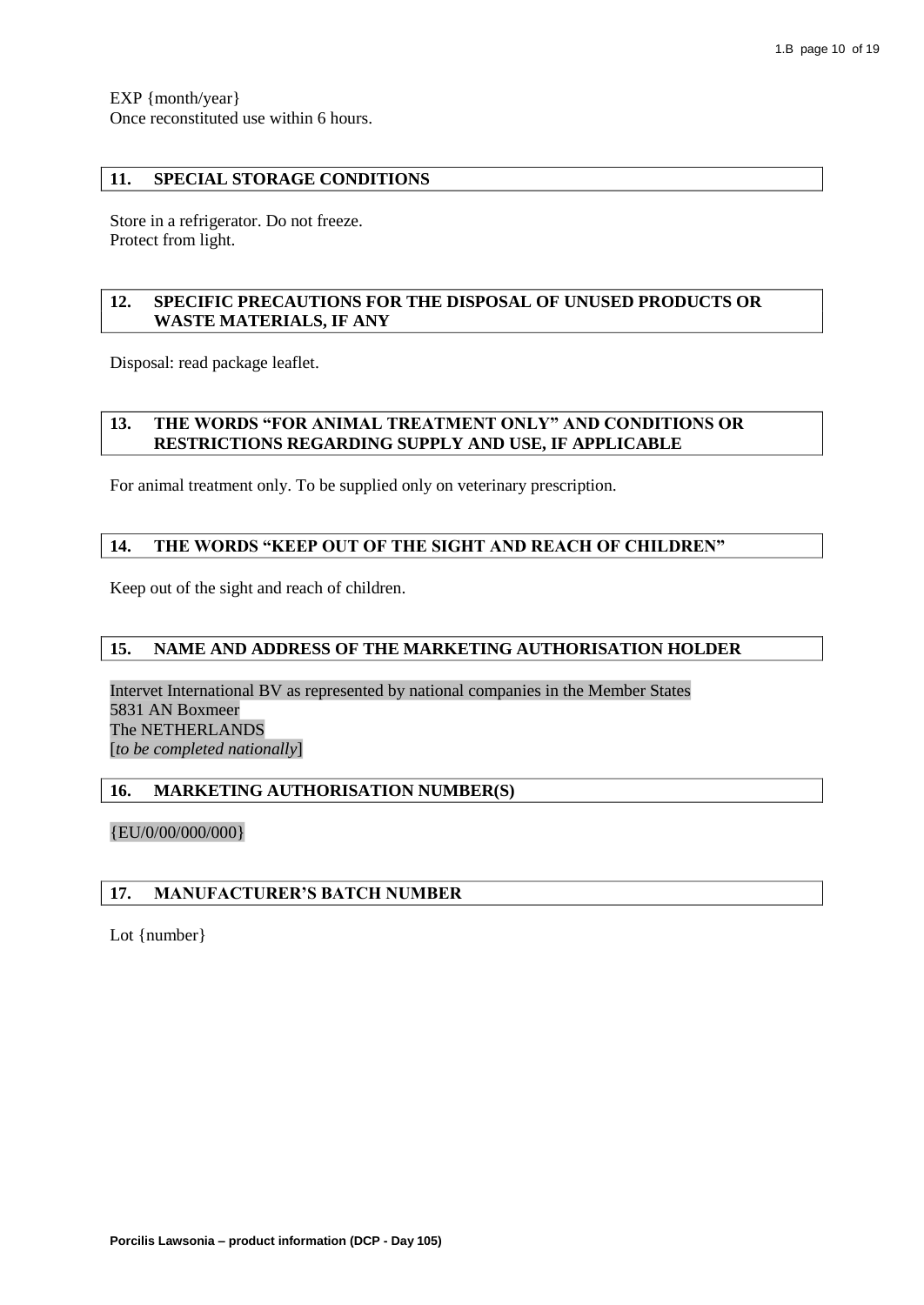## **PARTICULARS TO APPEAR ON THE OUTER PACKAGE**

# **Cardboard box with solvent**

#### **1. NAME OF THE VETERINARY MEDICINAL PRODUCT**

Solvent for Porcilis Lawsonia

#### **2. STATEMENT OF ACTIVE SUBSTANCES**

Per 2 ml: Light mineral oil: 0.268 ml Aluminium (as hydroxide): 2.0 mg

#### **3. PHARMACEUTICAL FORM**

Solvent for Porcilis Lawsonia

#### **4. PACKAGE SIZE**

1 x 100 ml 1 x 200 ml 10 x 100 ml 10 x 200 ml

#### **5. TARGET SPECIES**

#### **6. INDICATION(S)**

# **7. METHOD AND ROUTE(S) OF ADMINISTRATION**

Read the package leaflet before use.

#### **8. WITHDRAWAL PERIOD(S)**

Withdrawal period: Zero days.

## **9. SPECIAL WARNING(S), IF NECESSARY**

Accidental self-injection is dangerous.

#### **10. EXPIRY DATE**

**Porcilis Lawsonia – product information (DCP - Day 105)**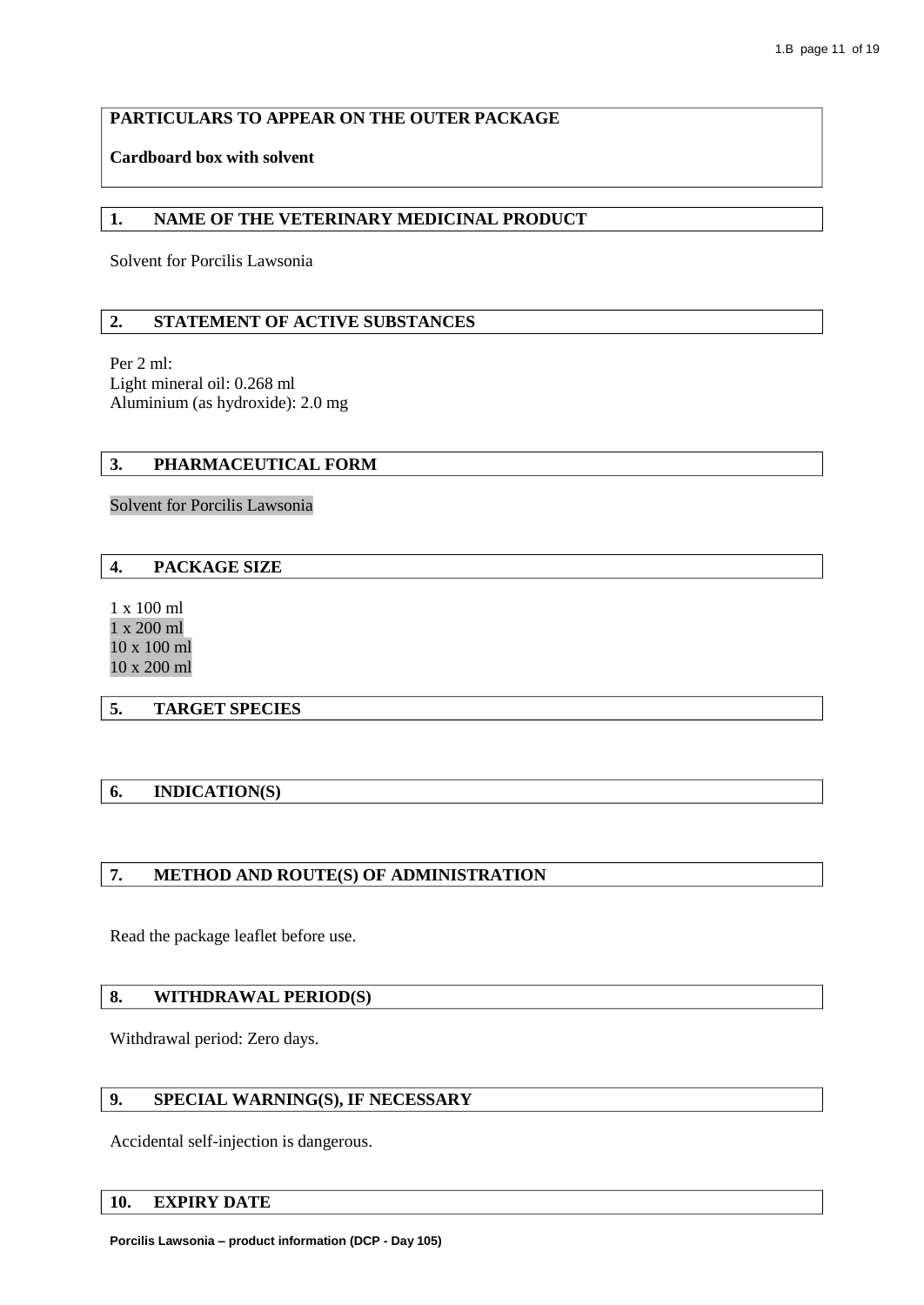EXP {month/year}

#### **11. SPECIAL STORAGE CONDITIONS**

Store in a refrigerator. Do not freeze. Protect from light.

## **12. SPECIFIC PRECAUTIONS FOR THE DISPOSAL OF UNUSED PRODUCTS OR WASTE MATERIALS, IF ANY**

Disposal: read package leaflet.

# **13. THE WORDS "FOR ANIMAL TREATMENT ONLY" AND CONDITIONS OR RESTRICTIONS REGARDING SUPPLY AND USE, IF APPLICABLE**

For animal treatment only. To be supplied only on veterinary prescription.

#### **14. THE WORDS "KEEP OUT OF THE SIGHT AND REACH OF CHILDREN"**

Keep out of the sight and reach of children.

#### **15. NAME AND ADDRESS OF THE MARKETING AUTHORISATION HOLDER**

Intervet International BV as represented by national companies in the Member States 5831 AN Boxmeer The NETHERLANDS [*to be completed nationally*]

## **16. MARKETING AUTHORISATION NUMBER(S)**

{EU/0/00/000/000}

## **17. MANUFACTURER'S BATCH NUMBER**

Lot {number}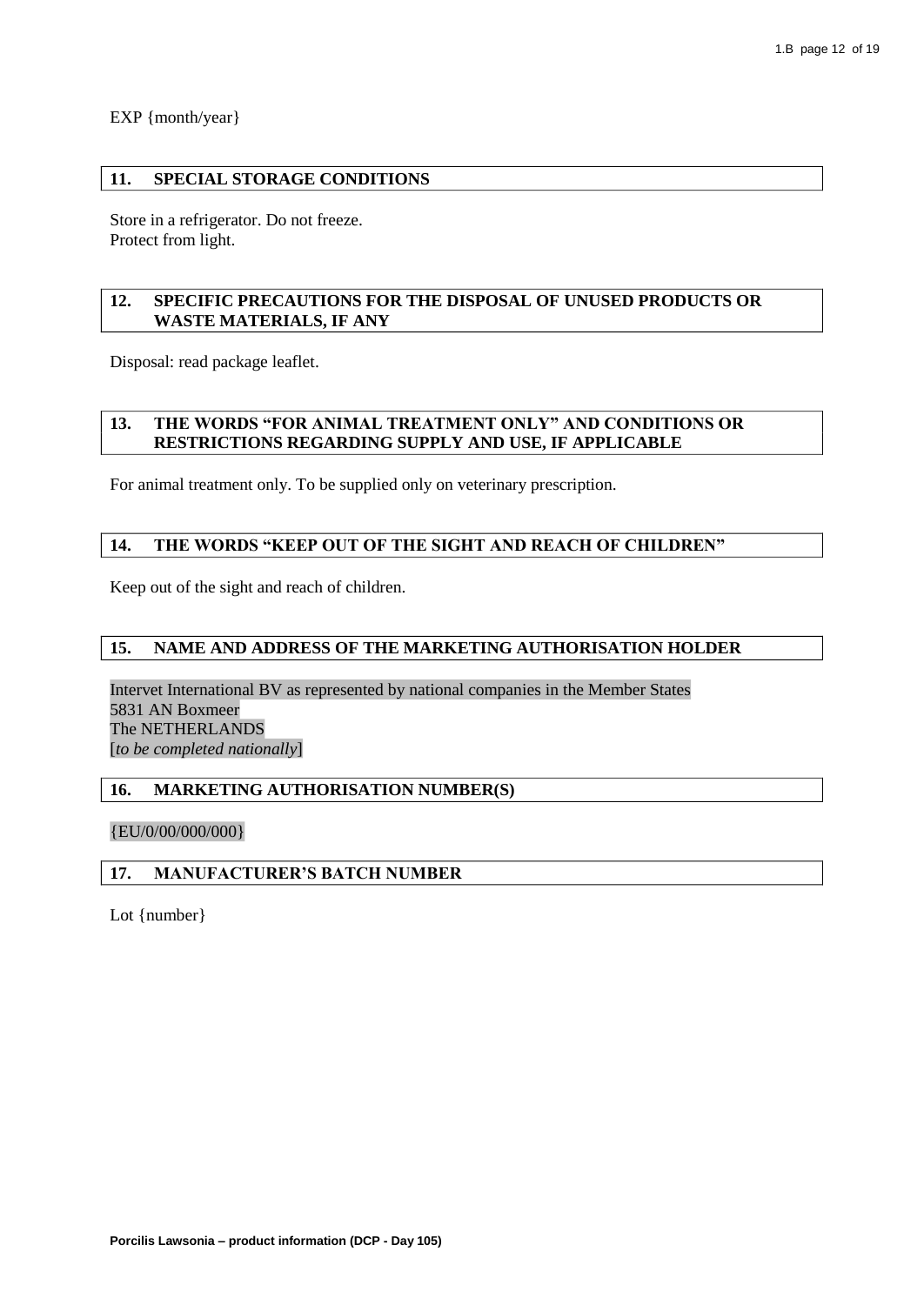# **MINIMUM PARTICULARS TO APPEAR ON SMALL IMMEDIATE PACKAGING UNITS**

# **Label for lyophilisate**

# **1. NAME OF THE VETERINARY MEDICINAL PRODUCT**

Porcilis Lawsonia [*pictogram of a pig*]

# **2. QUANTITY OF THE ACTIVE SUBSTANCE(S)**

*L. intracellularis*  $\geq 5360$  U/dose

# **3. CONTENTS BY WEIGHT, BY VOLUME OR BY NUMBER OF DOSES**

#### 50 doses 100 doses

# **4. ROUTE(S) OF ADMINISTRATION**

IM

# **5. WITHDRAWAL PERIOD(S)**

Withdrawal period: zero days.

# **6. BATCH NUMBER**

Lot {number}

# **7. EXPIRY DATE**

EXP {month/year} Once reconstituted use within 6 hours.

## **8. THE WORDS "FOR ANIMAL TREATMENT ONLY"**

For animal treatment only.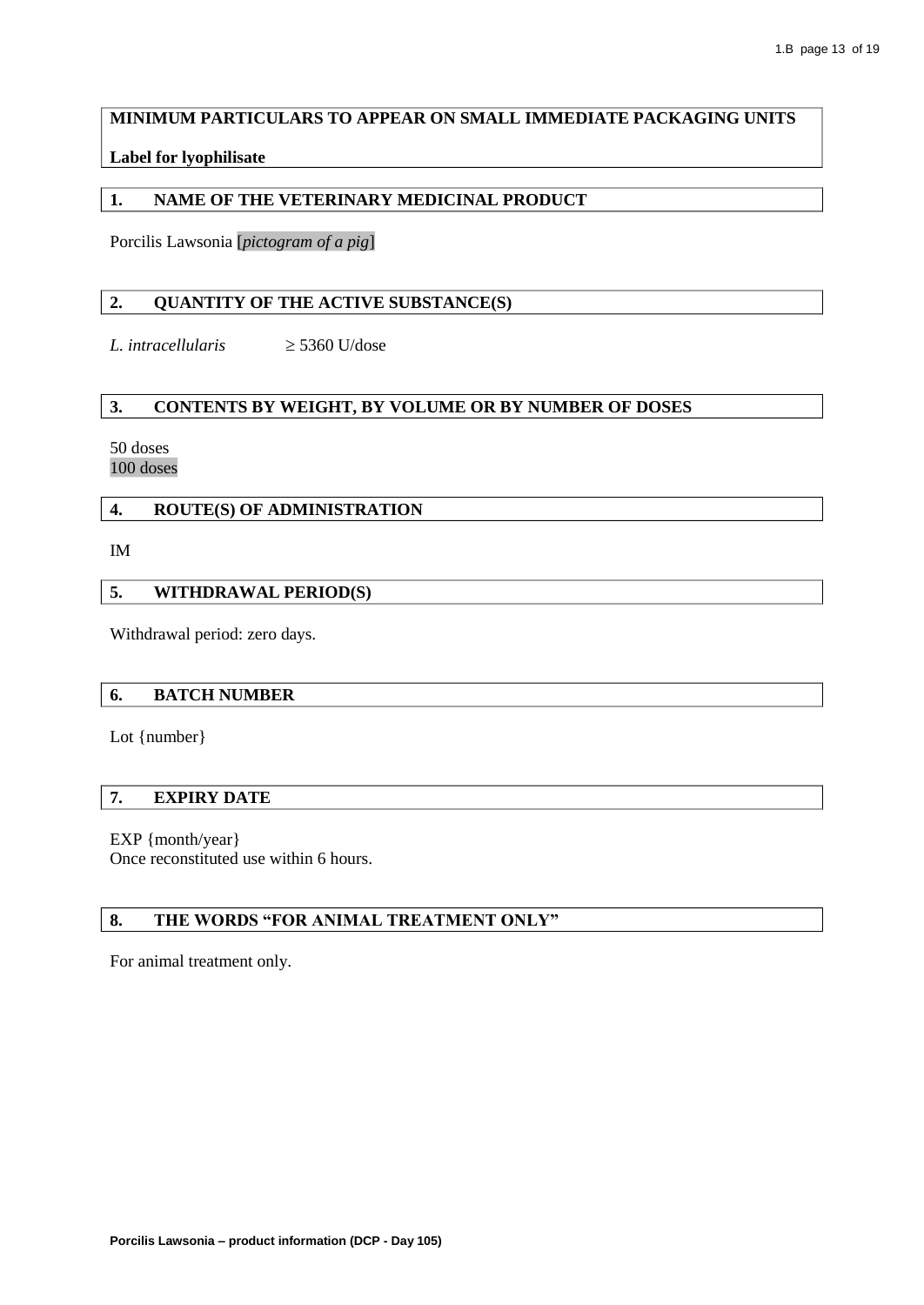# **PARTICULARS TO APPEAR ON THE IMMEDIATE PACKAGE (LABEL) OF THE SOLVENT**

# **1. NAME OF THE VETERINARY MEDICINAL PRODUCT**

Solvent for Porcilis Lawsonia

# **2. CONTENTS BY WEIGHT, BY VOLUME OR BY NUMBER OF DOSES**

100 ml 200 ml

# **3. ROUTE(S) OF ADMINISTRATION**

Read package leaflet before use.

#### **4. STORAGE CONDITIONS**

Store in a refrigerator. Do not freeze. Protect from light.

#### **5. BATCH NUMBER**

Lot {number}

## **6. EXPIRY DATE**

EXP {month/year}

# **7. THE WORDS "FOR ANIMAL TREATMENT ONLY"**

For animal treatment only.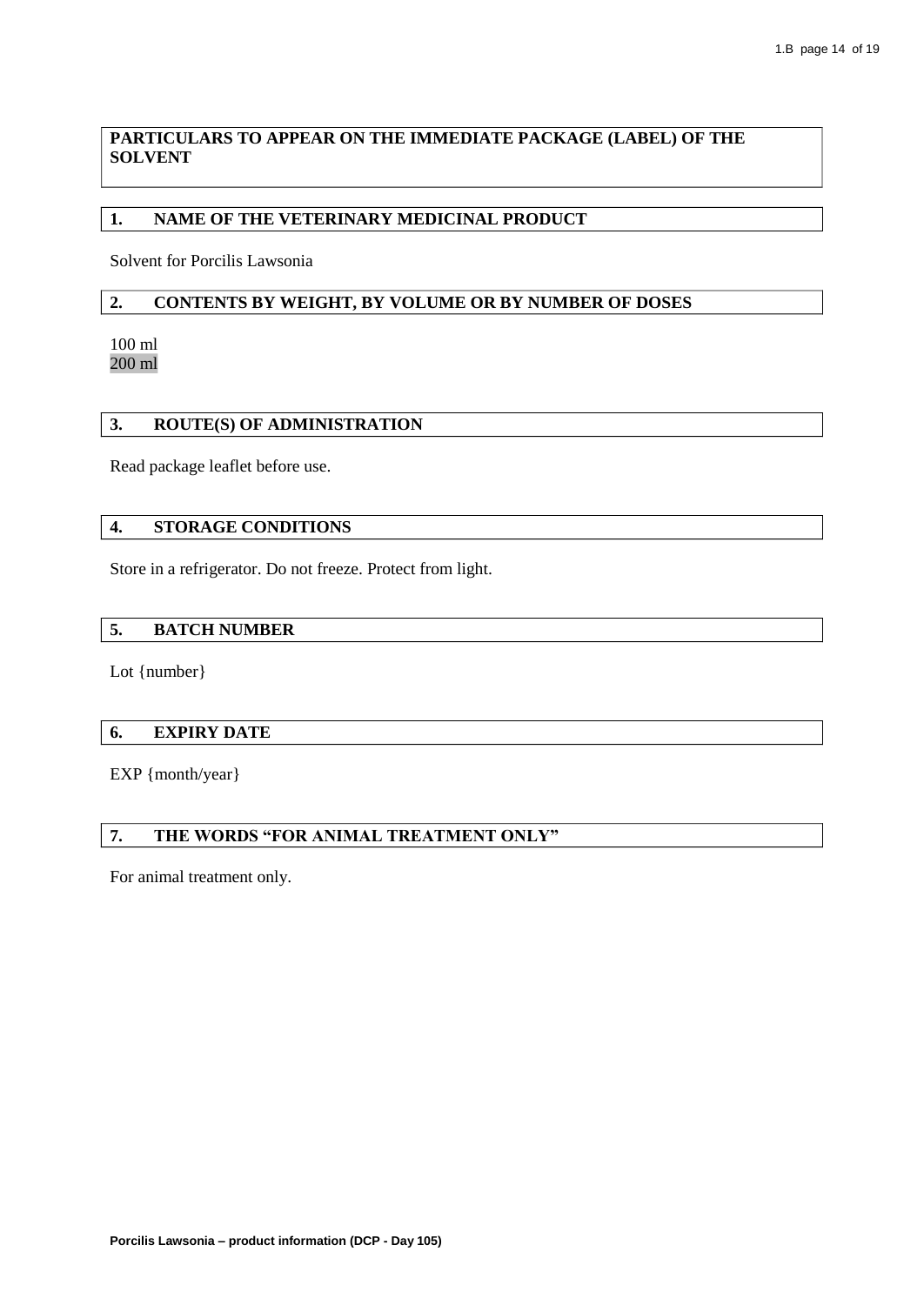# **B. PACKAGE LEAFLET**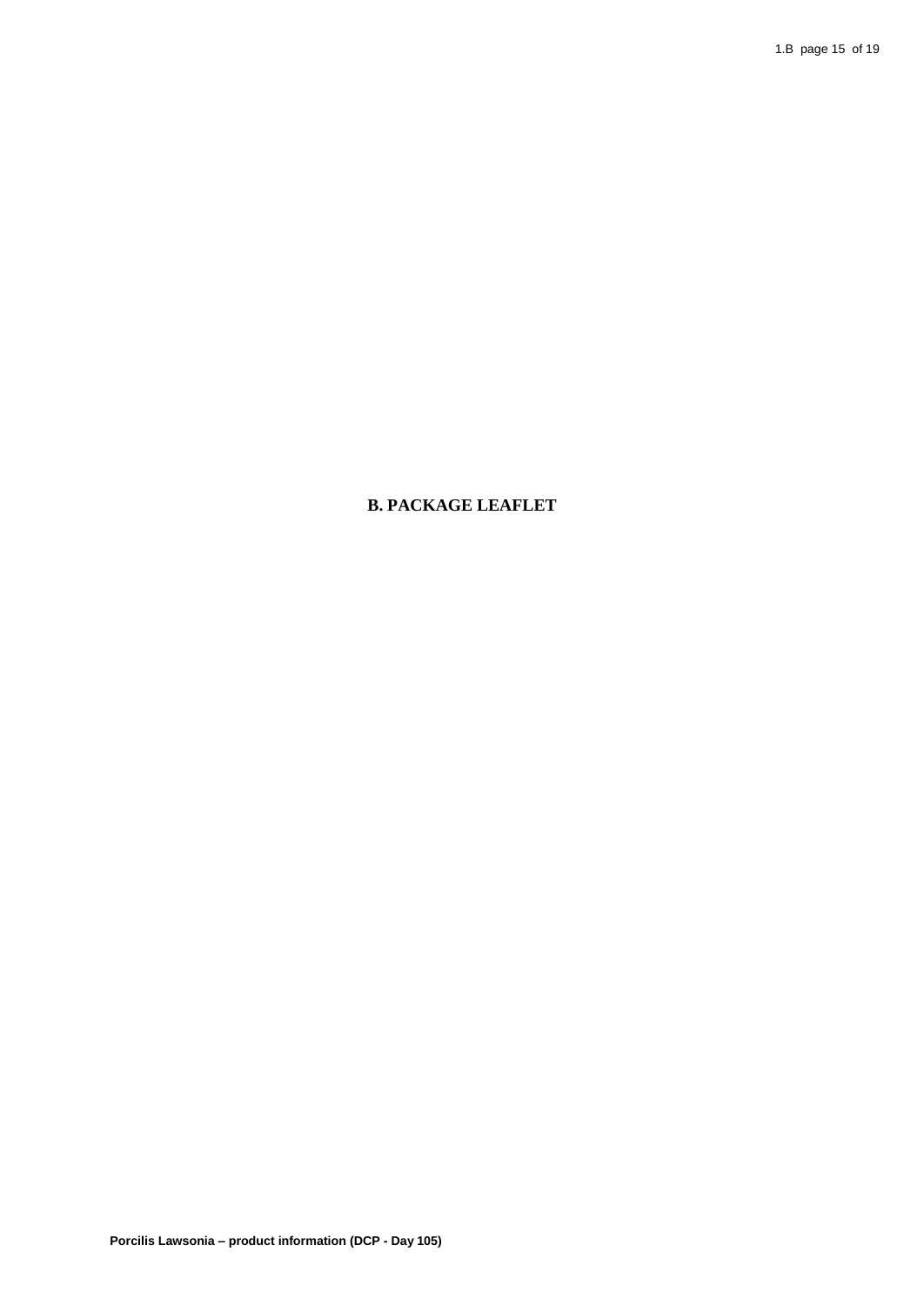# **PACKAGE LEAFLET: Porcilis Lawsonia lyophilisate and solvent for emulsion for injection for pigs**

# **1. NAME AND ADDRESS OF THE MARKETING AUTHORISATION HOLDER AND OF THE MANUFACTURING AUTHORISATION HOLDER RESPONSIBLE FOR BATCH RELEASE, IF DIFFERENT**

Marketing authorisation holder: The national representative of Intervet International BV Wim de Körverstraat 35 5831 AN Boxmeer The Netherlands

Manufacturer responsible for batch release Intervet International BV Wim de Körverstraat 35 5831 AN Boxmeer The Netherlands

# **2. NAME OF THE VETERINARY MEDICINAL PRODUCT**

Porcilis Lawsonia lyophilisate and solvent for emulsion for injection for pigs

# **3. STATEMENT OF THE ACTIVE SUBSTANCE(S) AND OTHER INGREDIENT(S)**

Each dose of 2 ml reconstituted vaccine contains:

## **Active substances (lyophilisate):**

Inactivated *Lawsonia intracellularis* strain SPAH-08  $\geq$  5360 U<sup>1</sup>

<sup>1</sup> Antigenic mass units as determined in the *in vitro* potency test (ELISA).

| <b>Adjuvant (solvent):</b> |            |
|----------------------------|------------|
| Light mineral oil          | $0.268$ ml |
| Aluminium (as hydroxide)   | $2.0$ mg.  |

# **4. INDICATION(S)**

For the active immunisation of pigs from 3 weeks of age to reduce diarrhoea, loss of daily weight gain, intestinal lesions, bacterial shedding and mortality caused by *Lawsonia intracellularis* infection.

Onset of immunity: 4 weeks after vaccination. Duration of immunity: 21 weeks after vaccination.

# **5. CONTRAINDICATIONS**

None.

# **6. ADVERSE REACTIONS**

**Porcilis Lawsonia – product information (DCP - Day 105)** *In laboratory studies and field trials:*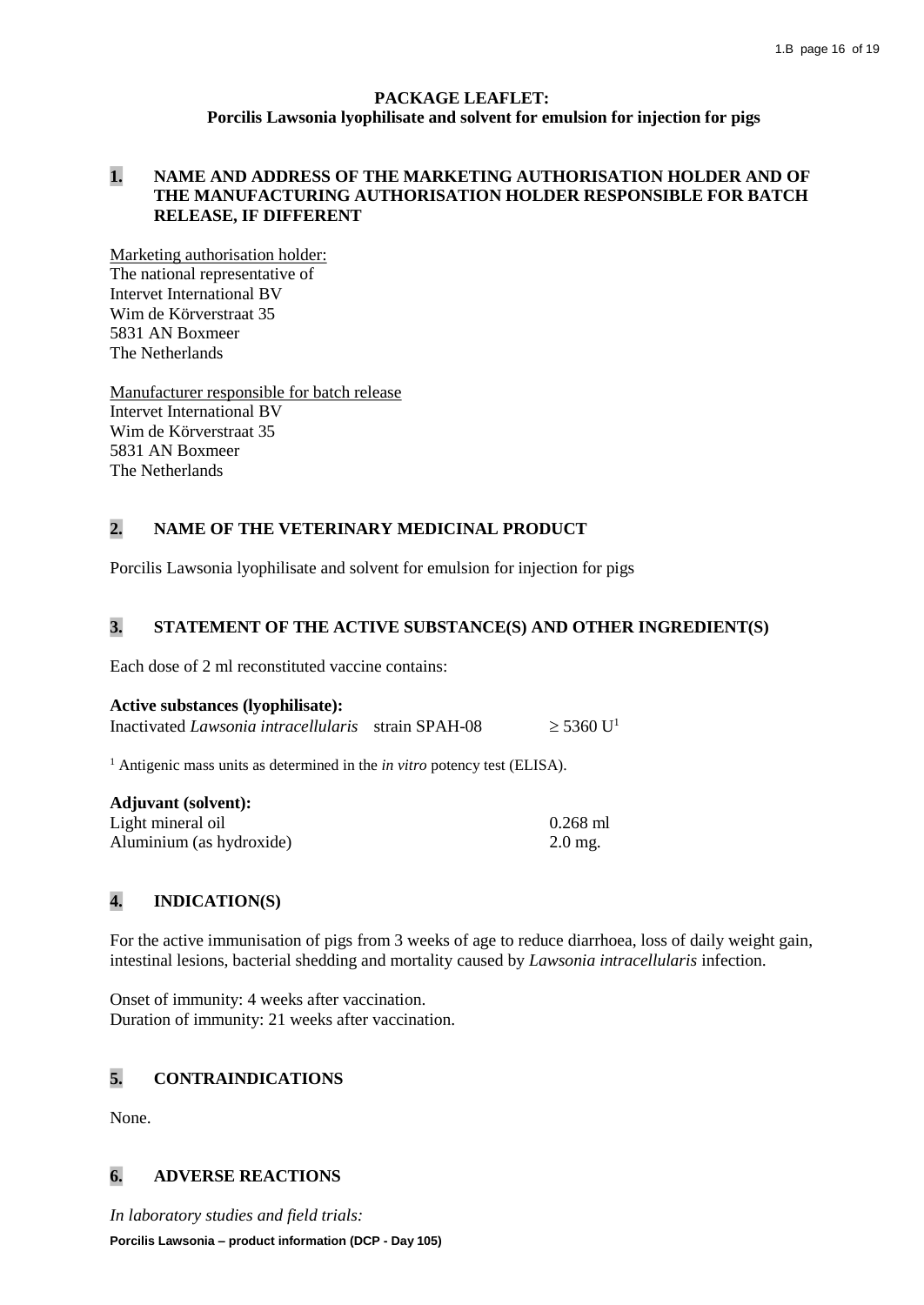An increase in body temperature very commonly occurs (mean  $\pm 1^{\circ}C$ , in individual pigs up to 2.5<sup>o</sup>C). The animals return to normal temperature within 1 day after vaccination. Local injection site reactions in the form of swelling (<5 cm diameter) may commonly occur and disappear within 23 days.

The frequency of adverse reactions is defined using the following convention:

- very common (more than 1 in 10 animals treated displaying adverse reaction(s))
- common (more than 1 but less than 10 animals in 100 animals treated)
- uncommon (more than 1 but less than 10 animals in 1,000 animals treated)
- rare (more than 1 but less than 10 animals in 10,000 animals treated)
- very rare (less than 1 animal in 10,000 animals treated, including isolated reports).

If you notice any side effects, even those not already listed in this package leaflet or you think that the medicine has not worked, please inform your veterinary surgeon.

# **7. TARGET SPECIES**

Pigs.

# **8. DOSAGE FOR EACH SPECIES, ROUTE(S) AND METHOD OF ADMINISTRATION**

Reconstitute the lyophilisate in the solvent or in Porcilis PCV M Hyo as follows:

| Lyophilisate | Solvent or Porcilis PCV M Hyo |
|--------------|-------------------------------|
| 50 doses     | $100 \text{ ml}$              |
| 100 doses    | $200$ ml                      |

For proper reconstitution and correct administration, use the following procedure:

- 1. Allow the solvent or Porcilis PCV M Hyo to reach room temperature and shake well before use.
- 2. Add 5-10 ml of the solvent or Porcilis PCV M Hyo to the lyophilisate and mix briefly.
- 3. Withdraw the reconstituted concentrate from the vial and transfer it back into the vial with the solvent or the Porcilis PCV M Hyo. Shake briefly to mix.
- 4. Use the vaccine suspension within 6 hours of reconstitution. Any vaccine remaining at the end of this time should be discarded.

Needle length and diameter should be adapted to the age of the animal.

Dosage:

A single dose of 2 ml of reconstituted vaccine in pigs starting at 3 weeks of age. Vaccinate pigs by the intramuscular route in the neck.

# **9. ADVICE ON CORRECT ADMINISTRATION**

Before use allow the solvent to reach room temperature. Avoid introduction of contamination by multiple broaching.

Appearance after reconstitution: homogenous white to nearly white emulsion after shaking.

# **10. WITHDRAWAL PERIOD(S)**

Zero days.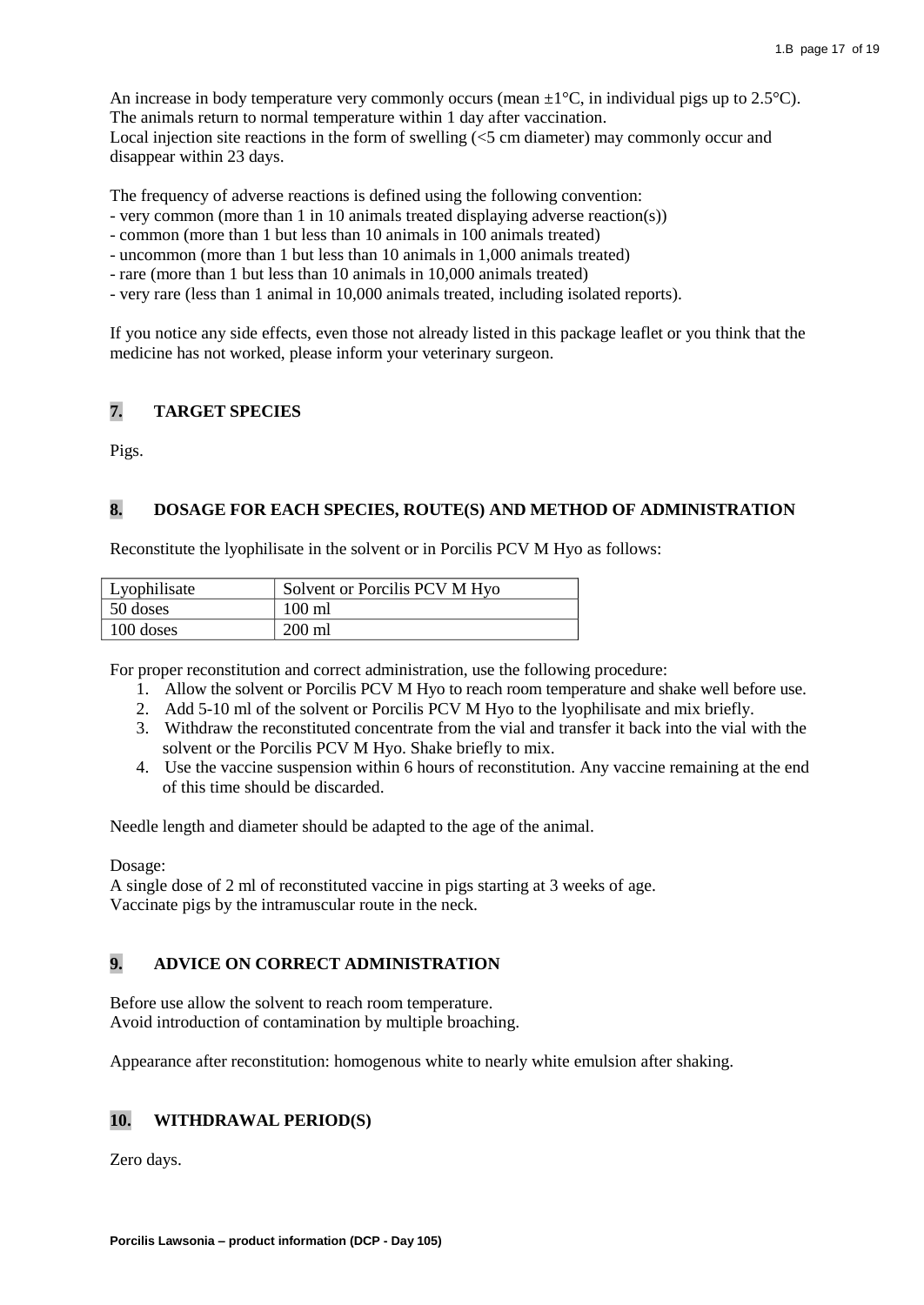# **11. SPECIAL STORAGE PRECAUTIONS**

Keep out of the sight and reach of children.

Lyophilisate and solvent: Store in a refrigerator  $(2^{\circ}C - 8^{\circ}C)$ . Do not freeze. Protect from light.

Do not use this veterinary medicinal product after the expiry date which is stated on the label. Shelf life after reconstitution according to directions: 6 hours.

# **12. SPECIAL WARNING(S)**

Special warnings for each target species: Vaccinate healthy animals only.

Special precautions for use in animals: Not applicable.

#### Special precautions to be taken by the person administering the veterinary medicinal product to animals:

To the user:

This veterinary medicinal product contains mineral oil. Accidental injection/self-injection may result in severe pain and swelling, particularly if injected into a joint or finger, and in rare cases could result in the loss of the affected finger if prompt medical attention is not given. If you are accidentally injected with this veterinary medicinal product, seek prompt medical advice even if only a very small amount is injected and take the package leaflet with you. If pain persists for more than 12 hours after medical examination, seek medical advice again.

## To the physician:

This veterinary medicinal product contains mineral oil. Even if small amounts have been injected, accidental injection with this product can cause intense swelling, which may, for example, result in ischaemic necrosis and even the loss of a digit. Expert, PROMPT, surgical attention is required and may necessitate early incision and irrigation of the injected area, especially where there is involvement of finger pulp or tendon.

#### Pregnancy and lactation:

The safety of the veterinary medicinal product has not been established during pregnancy or lactation.

#### Interaction with other medicinal products and other forms of interaction:

Safety and efficacy data are available in pigs from 3 weeks of age onwards which demonstrate that this vaccine can be mixed with Porcilis PCV M Hyo. The product literature of Porcilis PCV M Hyo should be consulted.

No information is available on the safety and efficacy of this vaccine when used with any other veterinary medicinal product except the products mentioned above. A decision to use this vaccine before or after any other veterinary medicinal product therefore needs to be made on a case by case basis.

#### Overdose:

No adverse reactions other than those that were observed after the administration of a double dose of Porcilis Lawsonia reconstituted in Porcilis PCV M Hyo.